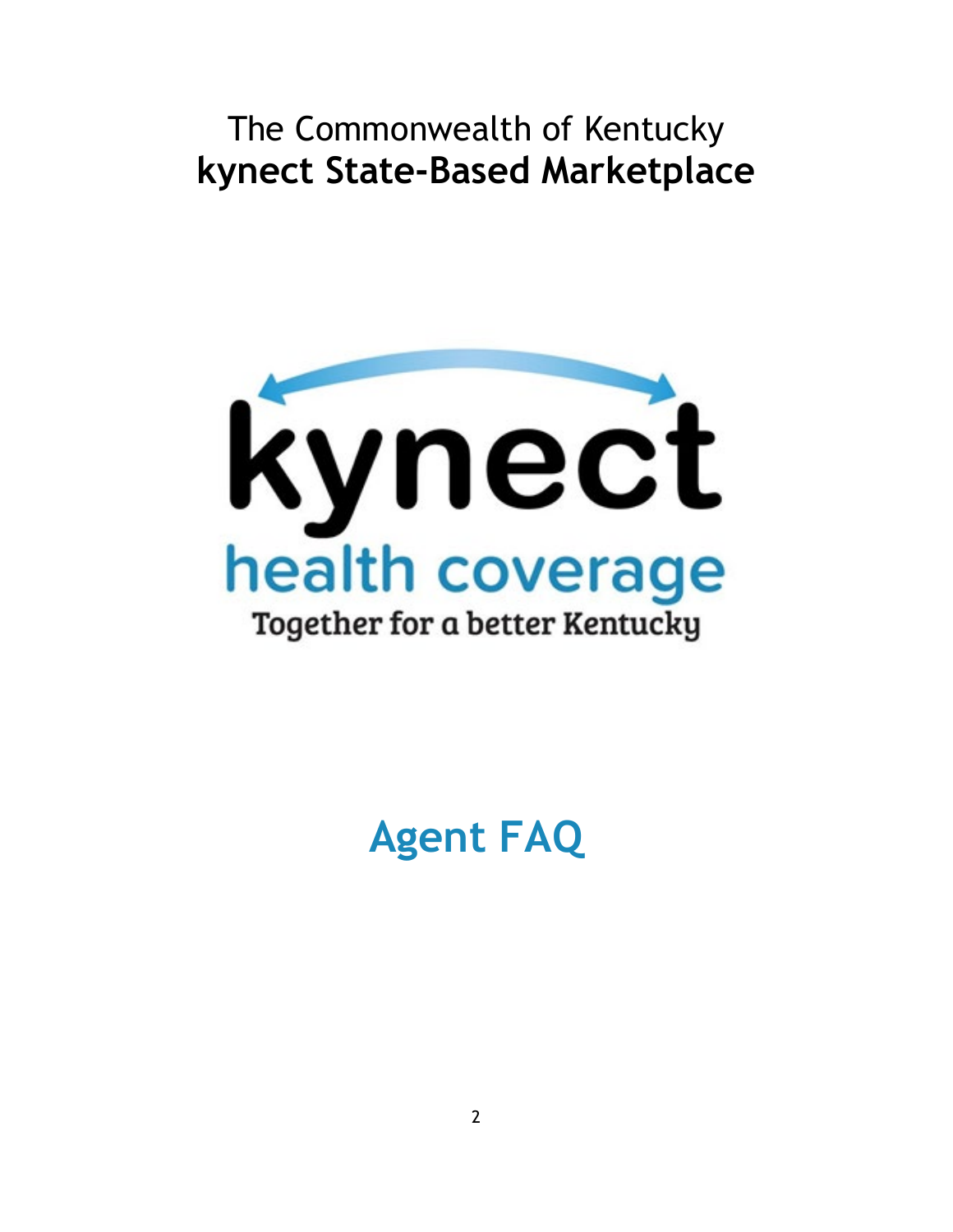# <span id="page-1-0"></span>**Table of Contents**

| 1.  |                                                                                               |  |  |  |  |  |
|-----|-----------------------------------------------------------------------------------------------|--|--|--|--|--|
| 2.  |                                                                                               |  |  |  |  |  |
| 3.  |                                                                                               |  |  |  |  |  |
| 4.  |                                                                                               |  |  |  |  |  |
| 5.  |                                                                                               |  |  |  |  |  |
| 6.  |                                                                                               |  |  |  |  |  |
| 7.  |                                                                                               |  |  |  |  |  |
| 8.  |                                                                                               |  |  |  |  |  |
| 9.  |                                                                                               |  |  |  |  |  |
| 10. |                                                                                               |  |  |  |  |  |
| 11. |                                                                                               |  |  |  |  |  |
| 12. |                                                                                               |  |  |  |  |  |
|     |                                                                                               |  |  |  |  |  |
| 13. |                                                                                               |  |  |  |  |  |
| 14. |                                                                                               |  |  |  |  |  |
| 15. |                                                                                               |  |  |  |  |  |
| 16. |                                                                                               |  |  |  |  |  |
| 17. |                                                                                               |  |  |  |  |  |
| 18. |                                                                                               |  |  |  |  |  |
|     | . 8                                                                                           |  |  |  |  |  |
| 19. | Do all Agents need to complete the kynect State-Based Marketplace (SBM) Registration          |  |  |  |  |  |
|     | 8                                                                                             |  |  |  |  |  |
| 20. | Are participating Agents required to complete training to provide services through kynect     |  |  |  |  |  |
|     |                                                                                               |  |  |  |  |  |
| 21. |                                                                                               |  |  |  |  |  |
| 22. | Is training a one-time offering or will it be offered on an on-going basis in order to        |  |  |  |  |  |
|     |                                                                                               |  |  |  |  |  |
| 23. |                                                                                               |  |  |  |  |  |
|     |                                                                                               |  |  |  |  |  |
| 24. |                                                                                               |  |  |  |  |  |
| 25. | What is the difference between the kynect benefits Prescreening Tool and the kynect health    |  |  |  |  |  |
|     |                                                                                               |  |  |  |  |  |
| 26. | Will current Kentucky clients on HealthCare.gov be mapped to the Agent's client list in       |  |  |  |  |  |
|     |                                                                                               |  |  |  |  |  |
| 27. |                                                                                               |  |  |  |  |  |
| 28. | Are there plans to incorporate kynect with Health Sherpa or any other EDE providers? 10       |  |  |  |  |  |
| 29. |                                                                                               |  |  |  |  |  |
| 30. |                                                                                               |  |  |  |  |  |
| 31. |                                                                                               |  |  |  |  |  |
| 32. | Will Residents receive communications letting them know their HealthCare.gov accounts         |  |  |  |  |  |
|     |                                                                                               |  |  |  |  |  |
| 33. | What file type does the Book of Business upload need to be to upload it to kynect health      |  |  |  |  |  |
|     |                                                                                               |  |  |  |  |  |
|     |                                                                                               |  |  |  |  |  |
|     |                                                                                               |  |  |  |  |  |
|     | 34. If Resident does not want to formally begin the application process, but is curious about |  |  |  |  |  |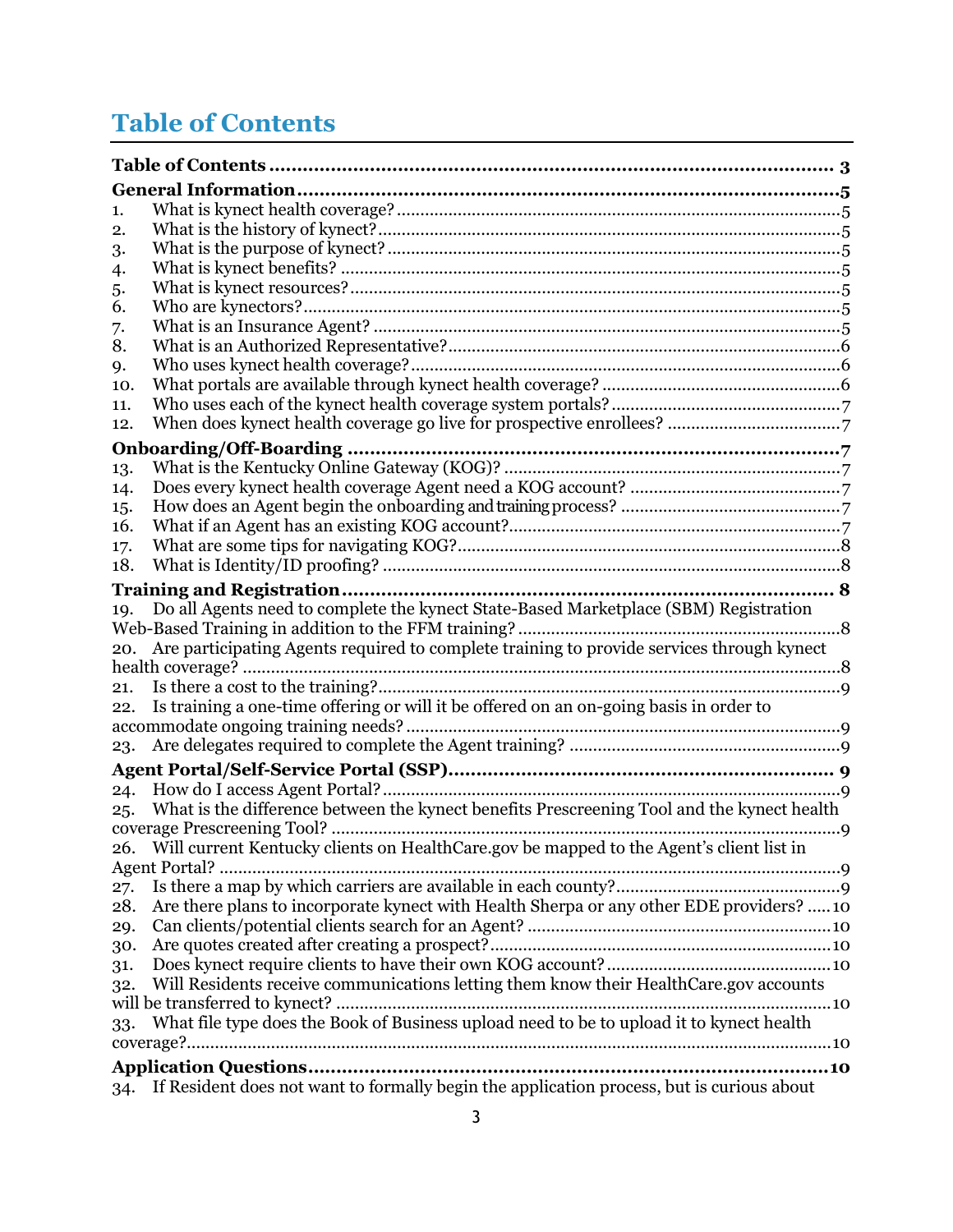| 35. |                                                                                              |  |  |  |  |
|-----|----------------------------------------------------------------------------------------------|--|--|--|--|
| 36. |                                                                                              |  |  |  |  |
| 37. | Should dependents who are not enrolling in health coverage be included on the application?   |  |  |  |  |
|     | 11                                                                                           |  |  |  |  |
|     | 38. Can Agents upload the Request for Information (RFI) on behalf of a client through Agent  |  |  |  |  |
|     |                                                                                              |  |  |  |  |
| 39. | Why is it important that the correct county (where the Resident lives) is selected?11        |  |  |  |  |
| 40. | Are Residents required to input both a phone number and email address?11                     |  |  |  |  |
| 41. |                                                                                              |  |  |  |  |
| 42. | Are Residents under the age of 21 required to have pediatric dental benefits?11              |  |  |  |  |
| 43. | When entering an application, can a Resident's nickname be used? 11                          |  |  |  |  |
| 44. | If a Resident eligible for both Medicaid and a Qualified Health Plan, which plan should they |  |  |  |  |
|     |                                                                                              |  |  |  |  |
|     |                                                                                              |  |  |  |  |
|     |                                                                                              |  |  |  |  |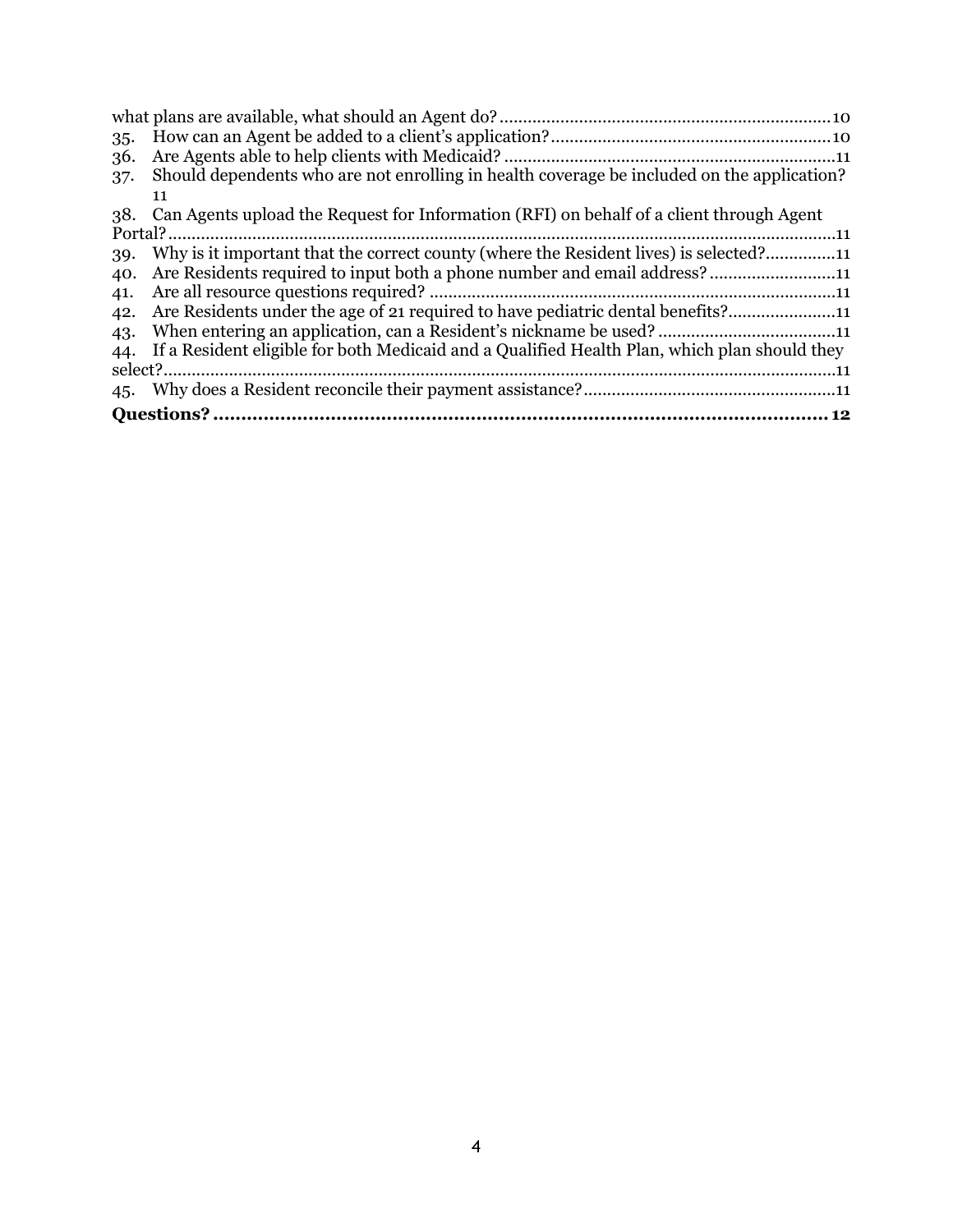# <span id="page-3-0"></span>**General Information**

#### <span id="page-3-1"></span>**1. What is kynect health coverage?**

kynect health coverage is Kentucky's state-based health insurance marketplace. It serves Residents, families and small employers and provides access to a range of coverage options. kynect health coverage is a one-stop-shop enabling Residents to enroll in a range of health coverage options, including Qualified Health Plans (QHP), Medicaid, and the Kentucky Children's Health Insurance Program (KCHIP).

## <span id="page-3-2"></span>**2. What is the history of kynect?**

In 2013, former Governor Steve Beshear launched kynect, one of the nation's first state-based exchanges in accordance with the Affordable Care Act. In 2017, Governor Matt Bevin ended kynect, transitioning to the federal marketplace on healthcare.gov. In October 2020, Governor Andy Beshear announced the state would relaunch kynect. The relaunch creates an umbrella platform using the kynect brand that encompasses kynect resources, kynect benefits, and kynect health coverage. Beginning with Open Enrollment 2022 (Plan Year January 2022), the commonwealth will transition to a State-Based Marketplace (SBM).

## <span id="page-3-3"></span>**3. What is the purpose of kynect?**

The kynect system offers Residents and families an integrated eligibility and enrollment process into Qualified Health Plans (QHPs) and other public assistance programs. A single system will be used to determine eligibility for Advance Premium Tax Credits (APTC), Cost-Sharing Reductions (CSR), Kentucky Children's Health Insurance Program (KCHIP), Supplemental Nutrition Assistance Program (SNAP), Kentucky Transitional Assistance Program (KTAP), Child Care Assistance Program (CCAP) , State Supplementation Program, Kentucky Integrated Health Insurance Premium Payment Program (KI-HIPP), and Modified Adjusted Gross Income (MAGI) and Non-MAGI Medicaid related programs.

#### <span id="page-3-4"></span>**4. What is kynect benefits?**

kynect benefits is a self-service portal used by the commonwealth to provide Kentuckians with assistance benefits from a variety of benefit programs including Medicaid, Supplemental Nutrition Assistance Program (SNAP), Kentucky Transitional Assistance Program (KTAP), Child Care Assistance Program (CCAP), and Kentucky Integrated Health Insurance Premium Payment (KI-HIPP) Program.

#### <span id="page-3-5"></span>**5. What is kynect resources?**

kynect resources is an interactive portal designed to connect Kentucky Residents with a wealth of resources across the commonwealth, including local community partner organizations, based on their interests and needs. It features a streamlined process that improves the existing referral process for community partners and helps move Residents towards self-sufficiency.

#### <span id="page-3-6"></span>**6. Who are kynectors?**

kynectors are trained and certified to educate and connect Residents to resources, and to help Residents apply for health coverage.

#### <span id="page-3-7"></span>**7. What is an Insurance Agent?**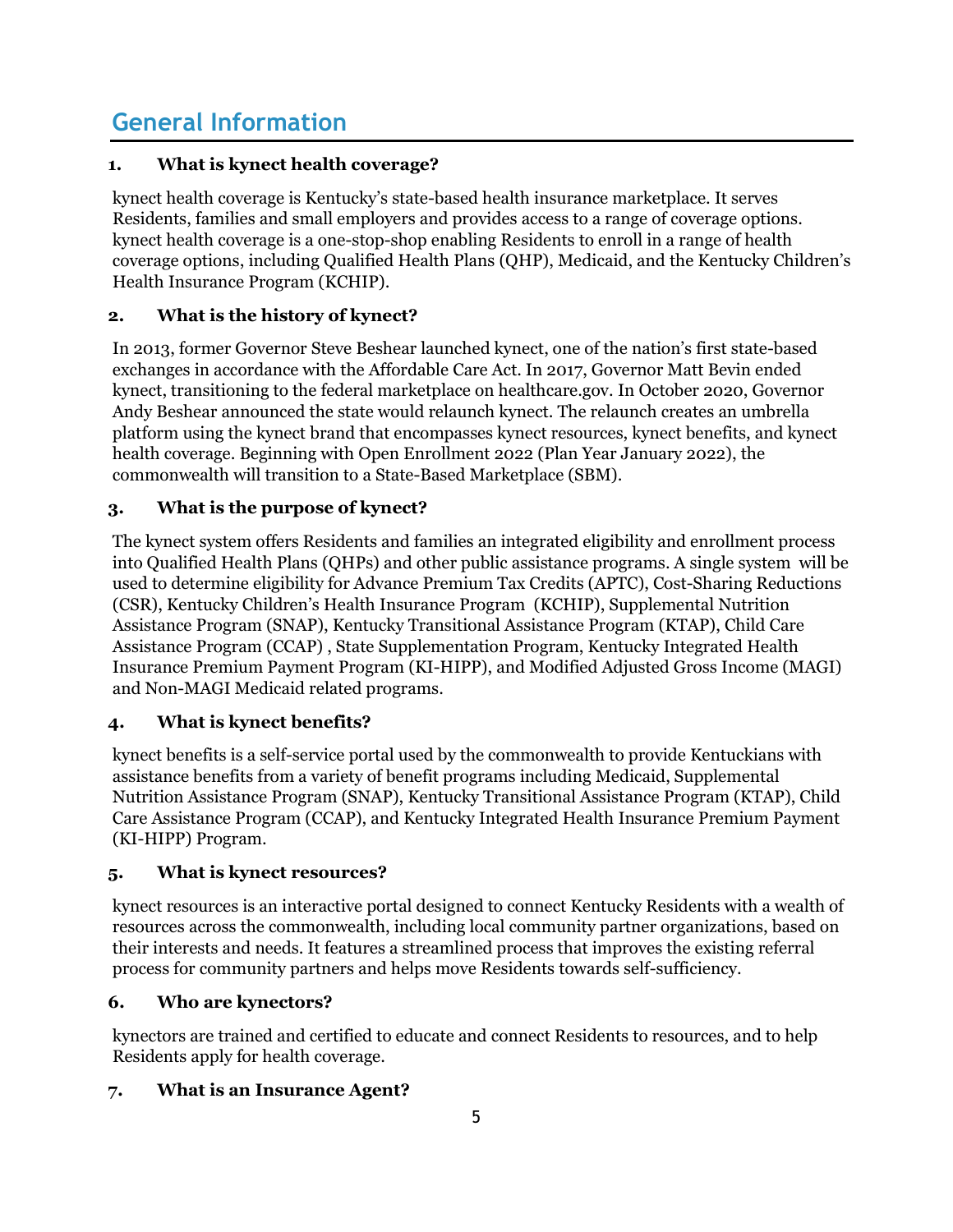An insurance agent is a trained insurance professional who may help Residents apply for and enroll in a Qualified Health Plan through kynect health coverage and see if they qualify for help paying for coverage. Agents are licensed and regulated by the Kentucky Department of Insurance and registered by KHBE.

#### <span id="page-4-0"></span>**8. What is an Authorized Representative?**

An authorized representative is someone chosen to act on behalf of the Resident with kynect health coverage. This may be a family member or other trusted Resident. Some authorized representatives may also have legal authority to act on the Resident's behalf. Agents or kynectors working with Residents should indicate they are that Resident's Agent or kynector, not their authorized representatives.

#### <span id="page-4-1"></span>**9. Who uses kynect health coverage?**

The primary users of kynect health coverage are Kentucky Residents who are supported by kynectors, Issuers, Agents, and others. kynect health coverage enables Kentucky Residents to learn in real-time if they are eligible for Qualified Health Plans (QHP) and other public assistance programs.

#### <span id="page-4-2"></span>**10. What portals are available through kynect health coverage?**

**Issuer Portal**: The Issuer Portal is a self-service, one-stop shop that provides Issuers with the ability to directly access Resident kynect data related to account management, plan management, reports, enrollment, Special Requests and Inquiries (SR&I), and informational resources. Issuers may:

- Search for and view enrollment information on their members via Enrollment ID and identifying criteria such as name, SSN, DOB, Market Segment, Product, etc.
- Search for EDI transactions using Enrollment IDs
- View EDI transactions and files associated with specific enrollments
- View common events such as Initial Enrollments, Premium Changes, and Addition of Subscribers and Terminations

**Agent Portal**: The Agent Portal provides health insurance agents with a customer management tool to help manage and create new business in Kentucky. It provides Agents a dashboard through which to access the Self-Service Portal (SSP). The Agent Portal provides the functionality to quickly manage existing customers as well as initiate common tasks. Agents may:

- Intake new clients
- Browse plans
- Generate useful reports
- Create proposals and view all incoming KHBE notifications/announcements

**Self-Service Portal**: Residents may use the Self-Service Portal (SSP) to apply for benefits from any of the available programs. kynectors and Contact Center staff may also use SSP to assist Residents with applying for benefits. Agents also access the Agent Portal via SSP to assist Residents. The Resident will enter basic contact information for all household members, select the programs for which they will apply, and select situations which apply to their household. Residents may: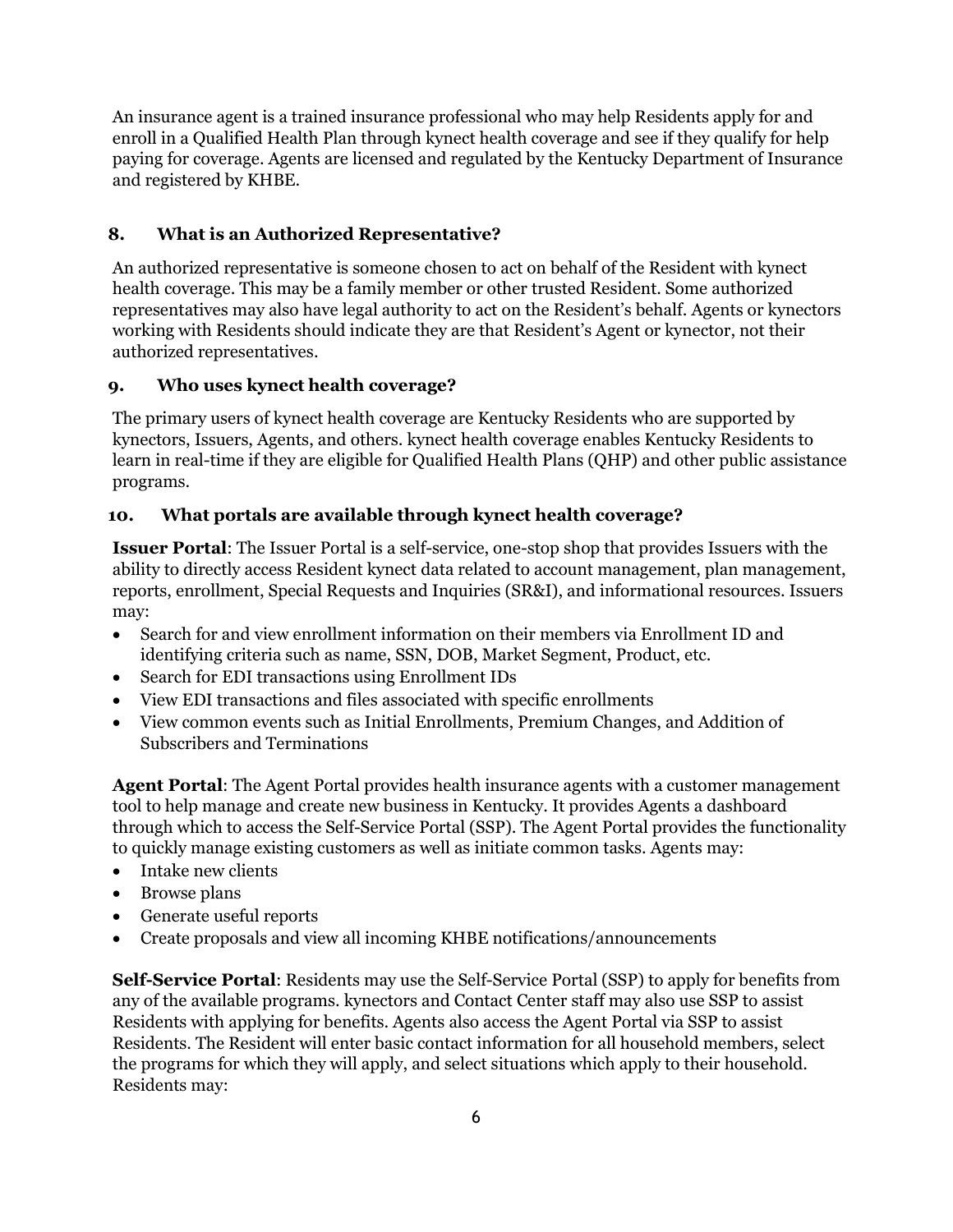- Get prescreened
- File an application
- Review and compare QHPs

## <span id="page-5-0"></span>**11. Who uses each of the kynect health coverage system portals?**

**Issuer Portal:** Issuer Portal is used by **Issuers** to directly access Resident kynect health coverage data related to account management, enrollment, plan management, reports, Special Requests and Inquiries (SR&I), and informational resources.

**Agent Portal:** Agent Portal is used by **Agents** for customer management and to help create and manage new business in Kentucky.

**Self-Service Portal**: Self-Service Portal is used by **Residents, kynectors, Agents, and Contact Center staff** to apply for benefits from any of the available programs.

#### <span id="page-5-1"></span>**12. When does kynect health coverage go live for prospective enrollees?**

Beginning September 27, 2021, Residents may complete an application for health coverage through kynect health coverage. **However, Residents may not enroll in a plan until Open Enrollment begins on November 1, 2021. Coverage begins January 1, 2022 for those who enroll in a plan between November 1, 2021 and December 15, 2021. Coverage begins February 1 for those who enroll in a plan between December 16, 2021 and January 15, 2022.** 

## <span id="page-5-2"></span>**Onboarding/Off-Boarding**

## <span id="page-5-3"></span>**13. What is the Kentucky Online Gateway (KOG)?**

Kentucky Online Gateway (KOG) is an authentication services system for users requesting access to state applications such as Self-Service Portal, Agent Portal, and Issuer Portal. Every user must set up an account in KOG in order to access and use these applications.

#### <span id="page-5-4"></span>**14. Does every kynect health coverage Agent need a KOG account?**

Yes. Every user needs to register for their own *individual* account. Users should not share KOG accounts and should register using their own email address.

#### <span id="page-5-5"></span>**15. How does an Agent begin the onboarding and training process?**

In order to access Agent Portal through the Self-Service Portal, Agents must complete Kentucky Online Gateway (KOG) onboarding and the required Agent State-Based Marketplace (SBM) Registration Web-Based Training (WBT), which is available on the MyPurpose Learning Management System (LMS). Onboarding and training is a three-day process. Please reference the Agent Welcome Packet, KOG One-Pager, and RIDP One-Pager, located on the [Agent Training](https://khbe.ky.gov/Agents-kynectors/Pages/Agent-Training-Materials.aspx) page on the KHBE website for more detailed instructions and screenshots to complete this process.

## <span id="page-5-6"></span>**16. What if an Agent has an existing KOG account?**

If an Agent has an existing KOG account for work, they should use that preexisting account to log into KOG and complete the Agent Web-Based Training. Agents may need to reset their password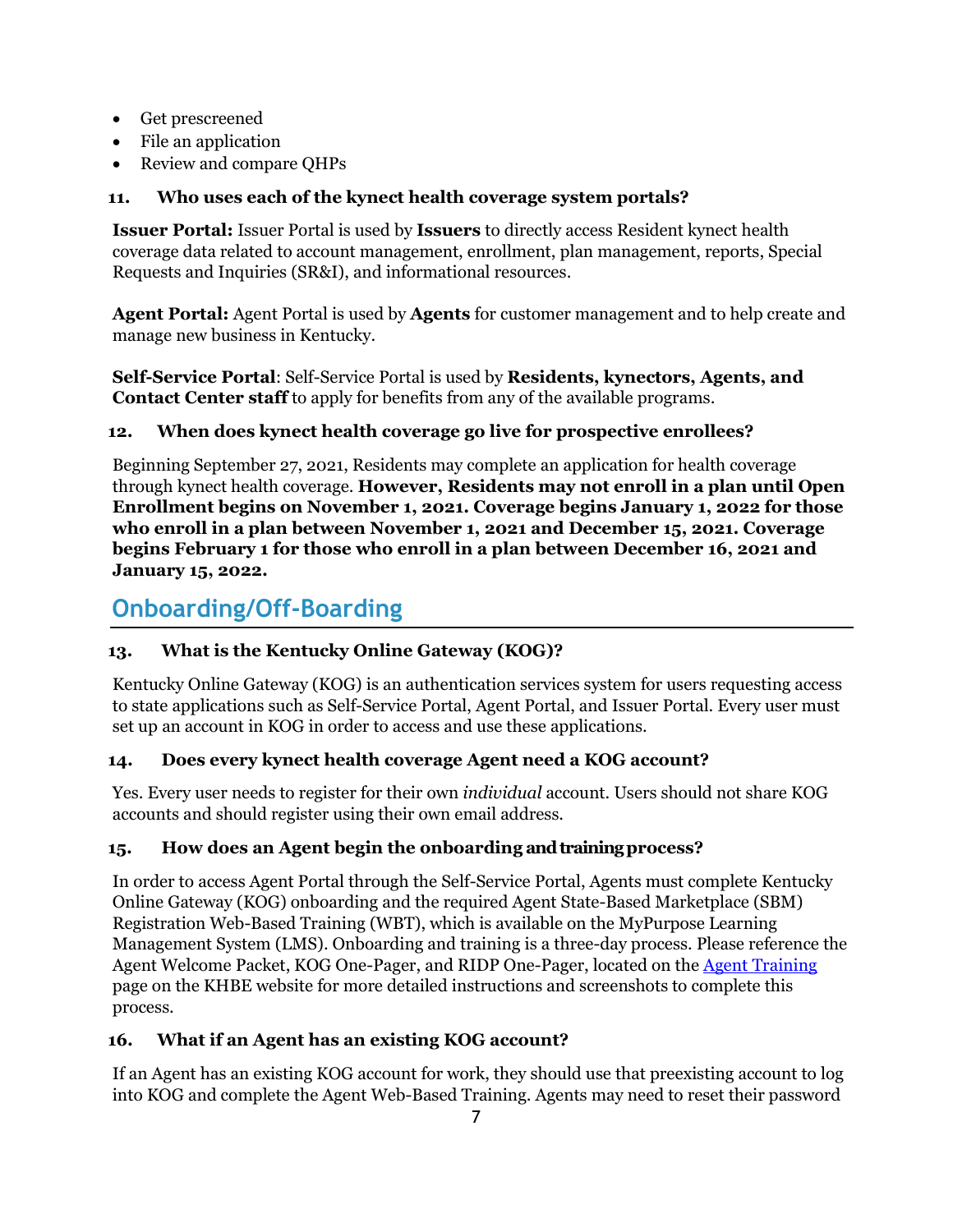if they have forgotten the password for their KOG account. Agents should not create multiple KOG accounts or use a personal KOG account for work purposes. Please reference the [Agent](https://khbe.ky.gov/Agents-kynectors/Documents/AgentWelcomeLetterPY22.pdf)  [Welcome Packet](https://khbe.ky.gov/Agents-kynectors/Documents/AgentWelcomeLetterPY22.pdf) or the [KOG One-Pager](https://khbe.ky.gov/Agents-kynectors/Documents/KOGOnePagerAgents.pdf) for additional instructions.

#### <span id="page-6-0"></span>**17. What are some tips for navigating KOG?**

Some tips and best practices for navigating KOG include:

- KOG performs optimally in Google Chrome.
- If multiple KOG users access the same computer, Google Chrome Incognito browser should be used.
- The user's email address should be unique and valid, as this will be used to verify the KOG account and reset passwords. The email address will also be equivalent to the user's KOG username.
- Make sure to remember the security questions and answers since these will be used if a password needs to be reset.

#### <span id="page-6-1"></span>**18. What is Identity/ID proofing?**

Identity proofing is an additional layer of security during the onboarding process. When a user creates an KOG account, they will be asked to provide a set of core credentials including:

- Full Legal Name
- Social Security Number
- Date of Birth
- Gender
- Current Residential Address
- Personal Telephone Number

Experian uses the user's core credentials to locate personal information in Experian and generate a set of questions. Experian will attempt to verify the user's identity to the appropriate level of assurance with the information provided. Most users are able to complete the ID proofing process in less than five minutes. Experian is required by law to securely maintain this data for seven years. If the user does not have a credit history or Experian is unable to complete identity proofing online, they will be given a reference number and need to call the Experian helpdesk. **Completing the identity proofing process does NOT perform a credit check. This personal information will not be shared with the public.** 

## <span id="page-6-2"></span>**Training and Registration**

#### <span id="page-6-3"></span>**19. Do all Agents need to complete the kynect State-Based Marketplace (SBM) Registration Web-Based Training in addition to the FFM training?**

The kynect SBM Registration Web-Based Training is required for Agents who wish to be registered and able to sell insurance through kynect health coverage. Agents who previously participated on the Federally Facilitated Marketplace (FFM) should complete the trainings required for certification in the states in which they are licensed. If an Agent plans to only operate in Kentucky, they only need to complete the SBM training.

#### <span id="page-6-4"></span>**20. Are participating Agents required to complete training to provide services**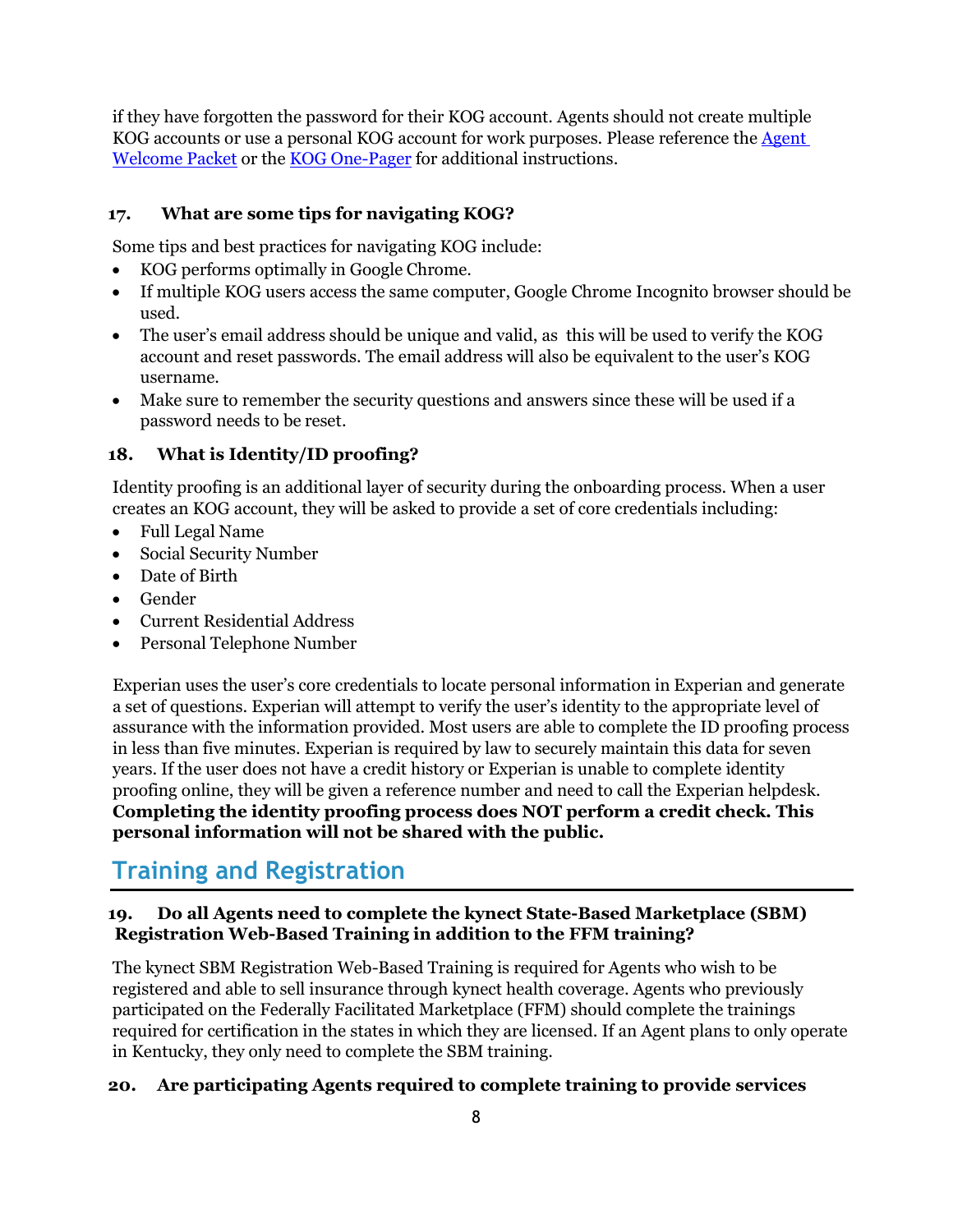#### **through kynect health coverage?**

Yes. Participating Agents are required to complete the kynect SBM Registration Web-Based Training before offering Residents assistance for kynect health coverage.

#### <span id="page-7-0"></span>**21. Is there a cost to the training?**

No. Training is provided at no cost to Agents.

#### <span id="page-7-1"></span>**22. Is training a one-time offering or will it be offered on an on-going basis in order to accommodate ongoing training needs?**

Training is available year-round via the MyPurpose Learning Management System (LMS). New Agents should reference the [Agent Welcome Packet](https://khbe.ky.gov/Agents-kynectors/Documents/AgentWelcomeLetterPY22.pdf) to begin the onboarding and training process. In future years, there will be a condensed training for Agents who are already participating in the State-Based Marketplace.

#### <span id="page-7-2"></span>**23. Are delegates required to complete the Agent training?**

Yes, each Agent must complete the required training. Only licensed Agents who have completed the SBM Training may be added as a delegate.

# <span id="page-7-3"></span>**Agent Portal/Self-Service Portal (SSP)**

#### <span id="page-7-4"></span>**24. How do I access Agent Portal?**

Each Agent has their own Agent Portal. After logging into their Kentucky Online Gateway (KOG) account, Agents should click Launch on the Self-Service Portal (SSP) Tile to access Agent Portal. The Agent's agency name will be shown in the Agent Profile.

#### <span id="page-7-5"></span>**25. What is the difference between the kynect benefits Prescreening Tool and the kynect health coverage Prescreening Tool?**

The [kynect benefits Prescreening Tool](https://kynect.ky.gov/benefits/s/prescreening?retPage=Home&language=en_US) is accessed through [kynect benefits.](https://kynect.ky.gov/benefits/s/?language=en_US) The kynect benefits Prescreening Tool allows Residents to determine potential eligibility for: Medicaid and KI-HIPP, health insurance for children (KCHIP), food assistance (SNAP), financial assistance for children and caregivers (KTAP), and child care assistance (CCAP).

The [kynect health coverage Prescreening Tool](https://kynect.ky.gov/healthcoverage/s/pre-screening?retPage=Home&language=en_US) is accessed through the [kynect health coverage](https://kynect.ky.gov/healthcoverage/s/?language=en_US)  [website.](https://kynect.ky.gov/healthcoverage/s/?language=en_US) The kynect health coverage Prescreening Tool allows Residents to determine potential eligibility for: Medicaid and KI-HIPP, health insurance for children (KCHIP), Qualified Health Plans (QHPs), Advance Premium Tax Credits (APTC), and Cost-Sharing Reductions (CSR).

#### <span id="page-7-6"></span>**26. Will current Kentucky clients on HealthCare.gov be mapped to the Agent's client list in Agent Portal?**

Yes, existing enrollments within the Federally Facilitated Marketplace (FFM) will be transferred to the State-Based Marketplace for those Agents who have completed the SBM Training.

#### <span id="page-7-7"></span>**27. Is there a map by which carriers are available in each county?**

Yes, the [2022 Health Insurance Companies](https://khbe.ky.gov/Plans/Pages/2022-Health-Insurance-Companies.aspx) page on the KHBE website displays coverage maps by carrier.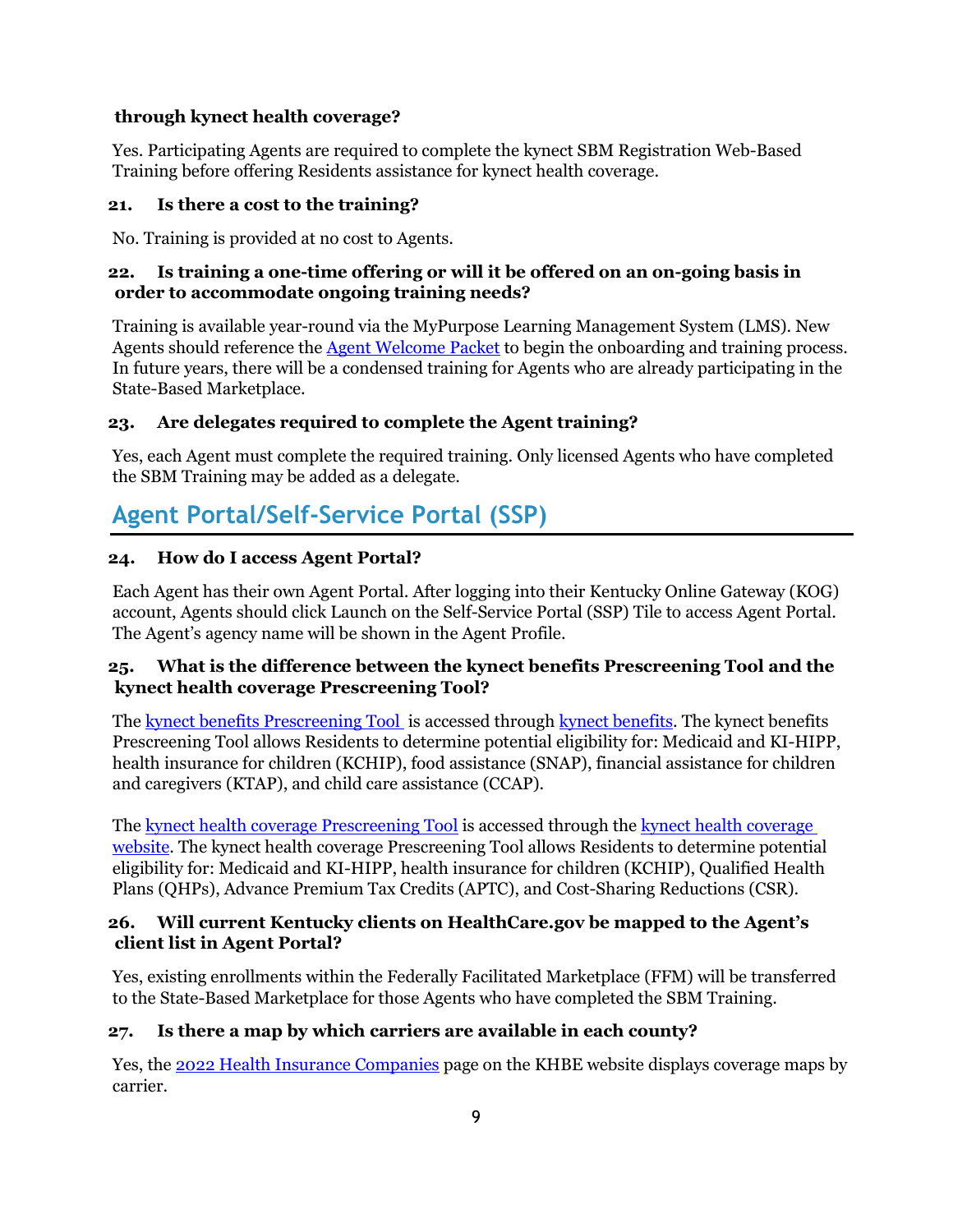#### <span id="page-8-0"></span>**28. Are there plans to incorporate kynect with Health Sherpa or any other EDE providers?**

At this time, there are no plans to integrate EDE and Health Sherpa with kynect.

#### <span id="page-8-1"></span>**29. Can clients/potential clients search for an Agent?**

Residents may use the Agent Search tool to search for an Agent. They may search by zip code, Agent name, or both.

#### <span id="page-8-2"></span>**30. Are quotes created after creating a prospect?**

Yes, quotes are created after creating a prospect. Quotes must be made to either clients or prospects and cannot be anonymous.

#### <span id="page-8-3"></span>**31. Does kynect require clients to have their own KOG account?**

Residents who would like to access their kynect account must create a Kentucky Online Gateway (KOG) account with a unique user name and password. If a client has a previous KOG account, they may need to reset their password to access their account.

#### <span id="page-8-4"></span>**32. Will Residents receive communications letting them know their HealthCare.gov accounts will be transferred to kynect?**

Yes, Residents will receive communications from both the Federally Facilitated Marketplace (FFM) and from kynect letting them know about the transition and that their health coverage is being transferred to kynect. The [Notice Guide,](https://khbe.ky.gov/Agents-kynectors/Documents/Updated-Notice-Guides.pdf) posted on the Agent Training Materials page, outlines the different notices Residents may receive.

#### <span id="page-8-5"></span>**33. What file type does the Book of Business upload need to be to upload it to kynect health coverage?**

The document must be saved as an Excel file to upload to kynect health coverage.

# <span id="page-8-6"></span>**Application Questions**

## <span id="page-8-7"></span>**34. If Resident does not want to formally begin the application process, but is curious about what plans are available, what should an Agent do?**

Please do NOT initiate an application unless the Resident wants to complete an application. Agents may help Residents see what plans they might be eligible for using the kynect health coverage Prescreening Tool. This way, unnecessary applications will not be started and abandoned in the system. The Prescreening process is very similar to creating an application in kynect. Both processes utilize the Plan Comparison Tool. Please note that none of the information entered in the Prescreening process is carried over to a formal application (if initiated).

#### <span id="page-8-8"></span>**35. How can an Agent be added to a client's application?**

Agents may ask the client to add them as the associated Agent by clicking "Reps, kynectors, & Agents" on kynect benefits. From there, the client may search for and add the Agent to their application. They may also add an Agent to their application by calling the contact center. Agents will not be able to access their application until the client has added them.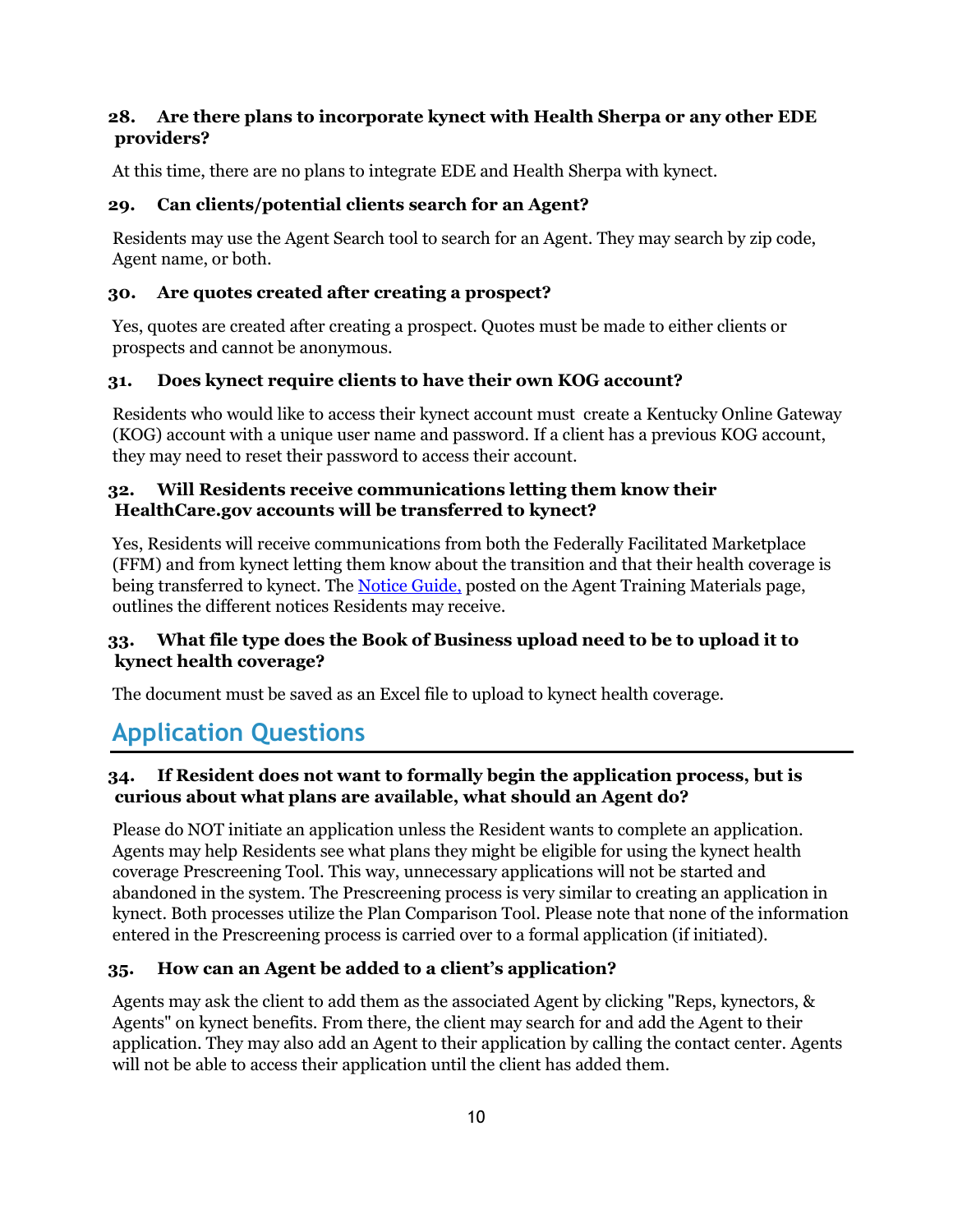#### <span id="page-9-0"></span>**36. Are Agents able to help clients with Medicaid?**

Since kynect is an Integrated Eligibility System, Agents may enroll clients in Medicaid/KCHIP if they qualify.

#### <span id="page-9-1"></span>**37. Should dependents who are not enrolling in health coverage be included on the application?**

Tax dependents will affect the amount of APTC a family will receive so they must be entered on the same application. Enter dependents older than 20 years old as dependents and indicate their age.

#### <span id="page-9-2"></span>**38. Can Agents upload the Request for Information (RFI) on behalf of a client through Agent Portal?**

The information requested from clients on an RFI may be uploaded into kynect. Agents will see a question during the application in kynect which allows them to securely upload the requested information.

#### <span id="page-9-3"></span>**39. Why is it important that the correct county (where the Resident lives) is selected?**

Plan costs are determined by where the Resident lives. Selecting the accurate county is important for accurately determining the Resident's eligibility.

## <span id="page-9-4"></span>**40. Are Residents required to input both a phone number and email address?**

No, Residents may input either a phone number OR an email address. Both fields are not required.

#### <span id="page-9-5"></span>**41. Are all resource questions required?**

Resource questions are only asked when a Resident is applying for benefits (such as SNAP) that require such information. Resources are not questions asked for APTC.

## <span id="page-9-6"></span>**42. Are Residents under the age of 21 required to have pediatric dental benefits?**

Dental coverage for Residents up to age 21 is an essential health benefit. Dental coverage must be available for Residents 20 or younger, as part of a health plan or stand-alone plan. While dental coverage for persons up to age 21 must be available, the Resident does not have to purchase it.

## <span id="page-9-7"></span>**43. When entering an application, can a Resident's nickname be used?**

No. The information entered in the application must match what is on his or her social security card. Do NOT enter nicknames on kynect applications.

#### <span id="page-9-8"></span>**44. If a Resident eligible for both Medicaid and a Qualified Health Plan, which plan should they select?**

This decision is up to the Resident depending on their unique circumstances. A Resident may be enrolled in both Medicaid and a QHP at the same time, but it is typically not beneficial for the Resident as they will be paying full price for the QHP premium while they have Medicaid.

#### <span id="page-9-9"></span>**45. Why does a Resident reconcile their payment assistance?**